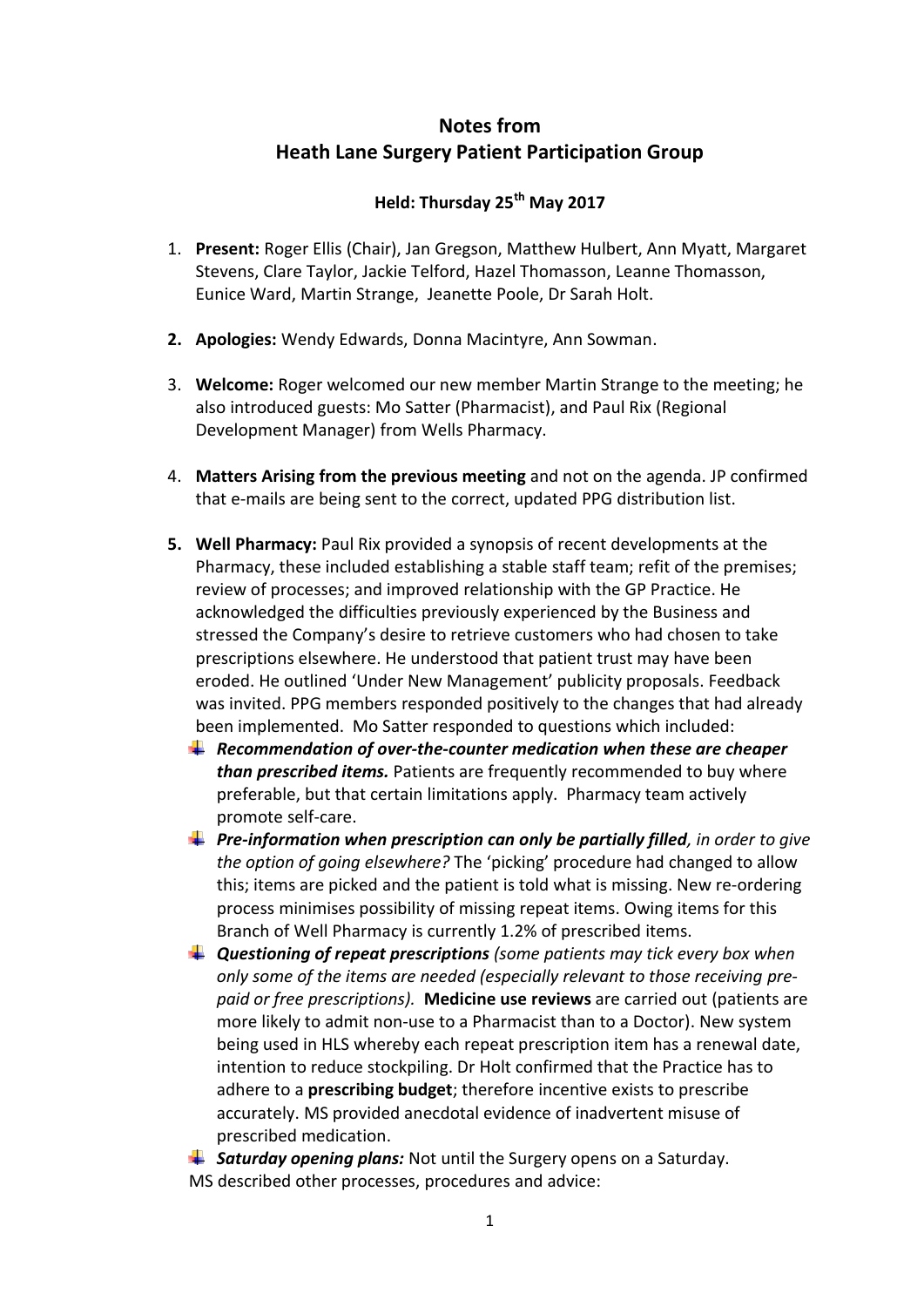- $\downarrow$  Disposing of waste medicines brought back to Pharmacy described.
- $\frac{1}{\sqrt{1}}$  **Non-dispensed prescribed items**; mainly contraceptives, antibiotics, and other items which may have been prescribed and sent to the Pharmacy electronically after a telephone consultation. A system has been introduced where an HLS Receptionist periodically reviews these uncollected prescriptions and makes notes on patient records – the attempt being to eliminate wasted GP and Pharmacist time.
- **Phasing out of paper prescriptions**; patients will be verbally asked what they need next time and this request will be sent to the Surgery electronically.
- Well Pharmacy provides the **Flu Vaccination** however MS stressed that the Pharmacy did not want to compete with HLS. In 2016 110 flu jabs were given.
- **Smoking Cesses ion** advice provided by the Pharmacy.
- **Emergency Hormonal Contraception** (morning after pill) could be given.
- **Emergency Prescription Service** exists for those who have lost or forgotten medicines (e.g. when on holiday) on presentation of a repeat prescription slip. This service is not promoted and users have to pay.
- $\downarrow$  Drug addicts are supported but there is NO needle exchange.
- **6. Plans for Surgery Extension:** JP provided the current plans for an extension to the rear of the current building (extending out to the piece of land next to the conservatory). A Business Case had been submitted and responses were awaited. There is a known awareness of newts in the area but a full ecological survey will need to be carried out once the business case has approval. Funding was being made available from the *NHS Transformation Funding Budget*. Members questioned funding which may arise from the proposed housing development adjacent to the Surgery; this would generate *106 monies* which may fund future expansion, including an extended car park. Dr Holt explained why expansion was necessary: HLS is the largest Practice in the Locality, it is a Training Practice and from August 2017 will have four trainee GP's, one return-to-work GP, five Partners; two salaried GP's. With 14,500 patients in its catchment area, future flexibility needs to be built in to accommodate two large SUE building projects as well as smaller housing developments, which will bring more patients to the area.
- **7. Haemodialysis Room Launch:** this innovative new facility was officially opened on 11<sup>th</sup> March 2017. The Practice was delighted to welcome a large representation from Leicester General Hospital (including James Burton renal consultant, Chief Nursing Officer and various other senior medical staff). BBC East Midlands Today attended and the Leicester Mercury reported generating welcome news coverage *(now available on the HLS website).* This facility has made a huge difference to the current patient user and his family; it is anticipated that a further two local dialysis patients will make use of the room in the near future. Members asked JP to pass on their appreciation to Susan Bates who had organised this highly successful event. CT reported that she had been asked to represent renal patients in planning the next stage of this type of local provision.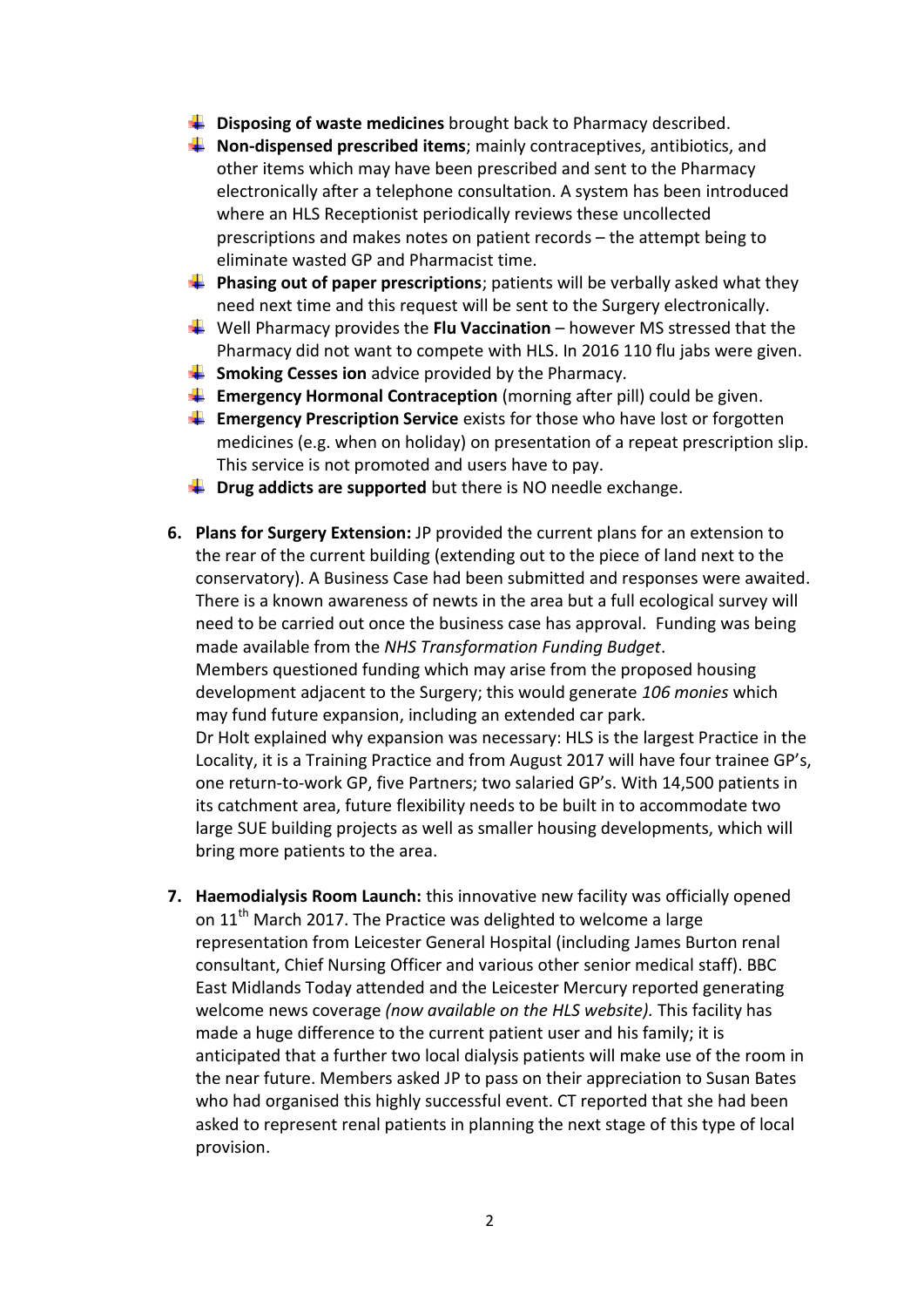#### **8. Main Notice Board Campaigns 2017:**

- *Know Diabetes. Fight Diabetes* displayed during April; had been moved to the rear waiting room at the request of the Nurses. The Surgery is attempting to provide more input on Pre-Diabetes.
- *Kidney Health* displayed throughout May to coincide with the launch of the Haemodialysis Room.
- *Patient Participation Awareness* would be on display until mid-June to coincide with National PPG Awareness Week (5-9 June).

**Stay Safe in the Sun** being prepared for mid-June throughout July.

Suggestions for future campaigns are welcomed.

## **9. Practice Updates:**

#### *9.1 Staff Changes:*

Two new salaried GP's have been recruited: Dr Martin (starting in June); Dr Hewin (starting in August) both female.

Recently recruited Receptionist is retiring (due to unforeseen circumstances) position being advertised.

- *9.2 Telephone system feedback:* telephone messages were as short as possible but standard recording has to be adhered to. If PPG members would like to obtain actual messages from other Surgeries which are more user-friendly than those at HLS this information would be welcomed and acted upon. *(Optional action PPG members).*
- *9.3 On-line Services feedback:* it was acknowledged that the need to come into the Surgery and provide ID in order to register could be frustrating, but this system was necessary due to Data Protection laws. Dr Holt raised the problems which could occur if data was not handled sensitively. Data input was questioned – it appears in certain cases the on-line information is being populated with incorrect immunisation data *(PPG member to liaise with JP).*
- *9.4 New ways of working:* The 'Productive General Practice Initiative' had been very useful and, as a result, internal changes had been made to make efficiencies.

JP reported that from  $1<sup>st</sup>$  April 2017 the start of the NHS's financial year several new schemes/initiatives were being offered, signed up to, and rolled out to patients. The practice would keep patients informed where necessary.

## **10. Any Other Business:**

- *10.1 AGM (July):* Roger Ellis reported that he would be stepping down as Chair after seven years (since the inception of this PPG) although he would remain a member of the Group. Members thanked him for his hard work and dedication in Chairing meetings and representing patients over this lengthy period.
- *10.2 PPG Awareness Week:* A stall with 'Listening Box' at Woodlands Nurseries during the week beginning  $5<sup>th</sup>$  June 2017; being organised by Roy Priestley, Chair of the PPG Locality Group. Members were encouraged to assist with this promotional event *(for more information contact CT).* Information display would be put up in main Waiting Room for the duration.